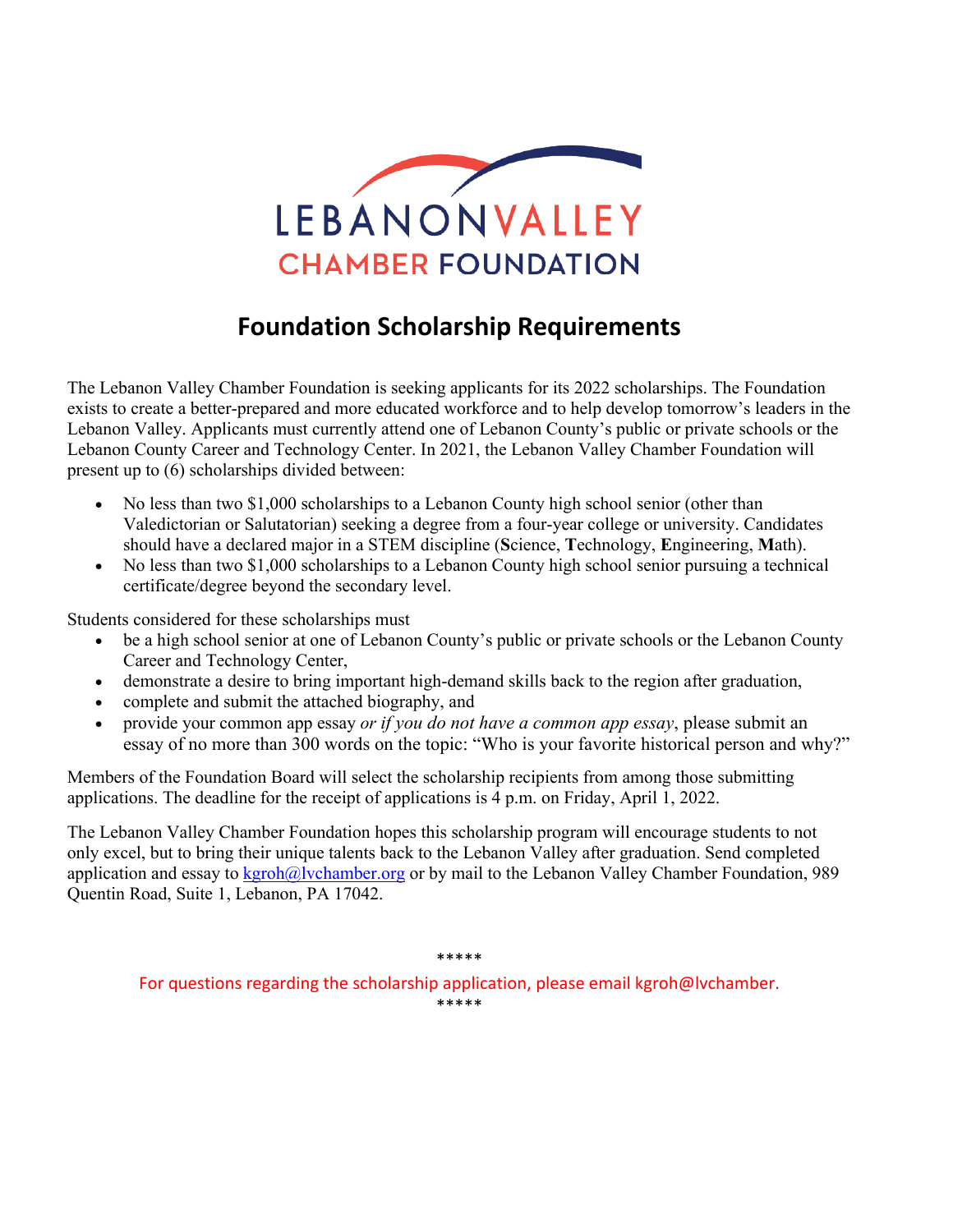

## **2022 Traditional/Trade School SCHOLARSHIP PROGRAM - Applicant Biography**

|                   |                                                                                                                       | School District: Change of GPA: Change of GPA: Weighted: Yes No                                                       |              |  |
|-------------------|-----------------------------------------------------------------------------------------------------------------------|-----------------------------------------------------------------------------------------------------------------------|--------------|--|
|                   |                                                                                                                       | Name of post-secondary school (college or technical school) you plan to attend next year (list multiple               |              |  |
|                   |                                                                                                                       |                                                                                                                       |              |  |
|                   |                                                                                                                       |                                                                                                                       |              |  |
|                   |                                                                                                                       |                                                                                                                       |              |  |
|                   | <b>WORK EXPERIENCE</b> (Describe all work experience):                                                                |                                                                                                                       |              |  |
| Employer/Position |                                                                                                                       | From Mo/Yr to Mo/Yr Hours per Week                                                                                    |              |  |
|                   | <u> 1980 - Jan Stein, Amerikaansk politiker († 1908)</u>                                                              | <u> 1999 - Johann John Stein, fransk politik (* 1908)</u>                                                             |              |  |
|                   | <u> 1989 - Johann John Stein, mars eta bainar eta bainar eta bainar eta baina eta baina eta baina eta baina eta b</u> | <u> 1989 - Johann John Harry Hermann (b. 1989)</u>                                                                    |              |  |
|                   |                                                                                                                       | <u> 1989 - Johann John Stein, fransk politik (* 1908)</u>                                                             |              |  |
|                   |                                                                                                                       | <u> 2000 - Jan James James James James James James James James James James James James James James James James Ja</u> |              |  |
|                   | (If necessary, an additional page can be added)                                                                       |                                                                                                                       |              |  |
|                   |                                                                                                                       | ACTIVITIES, HONORS AND AWARDS (List all extra-curricular activities you have participated in                          |              |  |
|                   |                                                                                                                       | over the past four years. Indicate all special awards, honors or offices held):                                       |              |  |
|                   | No. of Yrs.                                                                                                           |                                                                                                                       |              |  |
| Activity          | Participated                                                                                                          | Special Awards, Honors, etc.                                                                                          | Offices Held |  |
|                   |                                                                                                                       |                                                                                                                       |              |  |
|                   |                                                                                                                       |                                                                                                                       |              |  |
|                   |                                                                                                                       |                                                                                                                       |              |  |
|                   |                                                                                                                       |                                                                                                                       |              |  |
|                   |                                                                                                                       |                                                                                                                       |              |  |

(If necessary, an additional page can be added)